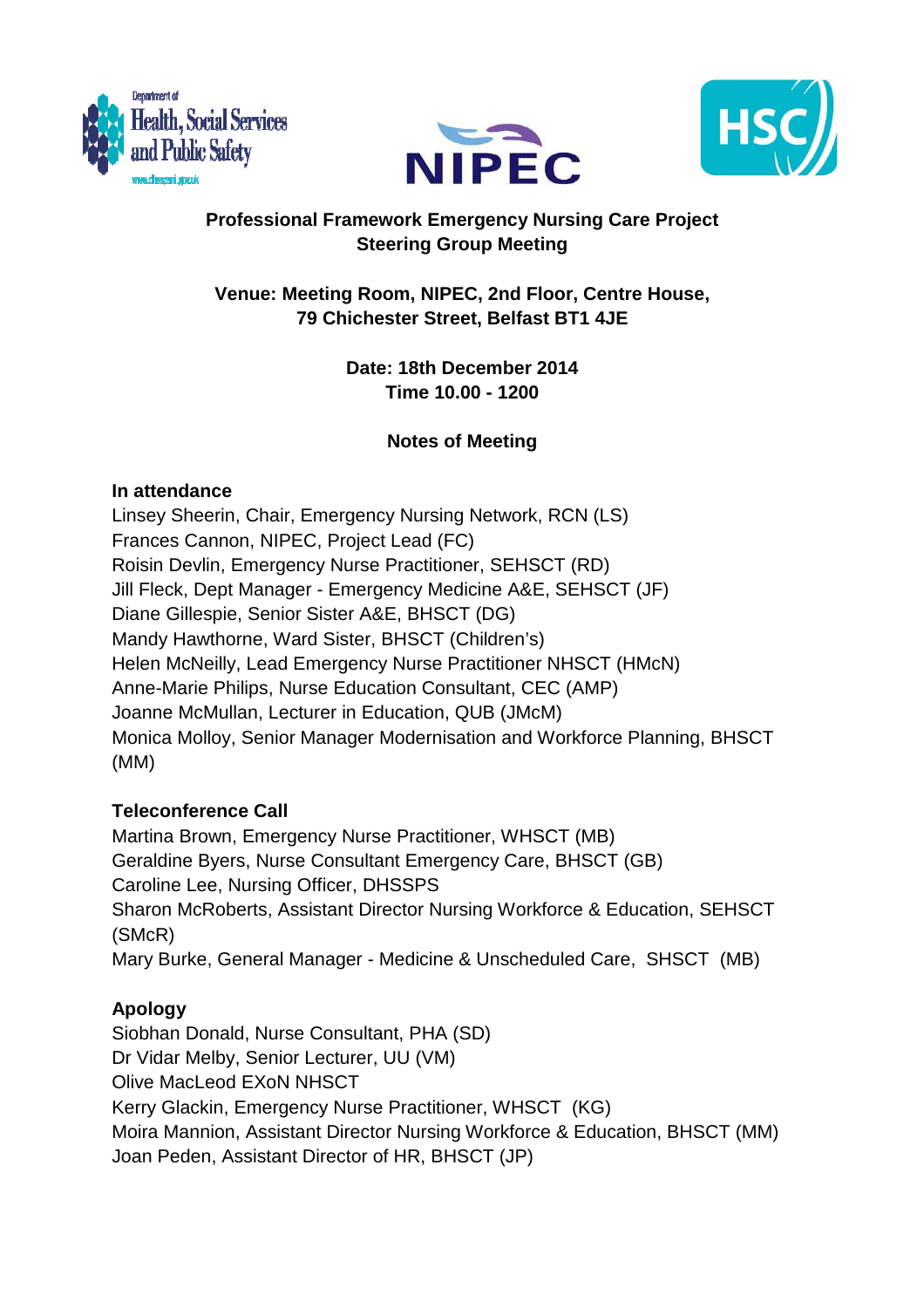|  | <b>Item</b>  | <b>Notes</b>                                                                                                                                                                                                                                                                                                                                                                                                                                                                                                                              | <b>Action</b> |
|--|--------------|-------------------------------------------------------------------------------------------------------------------------------------------------------------------------------------------------------------------------------------------------------------------------------------------------------------------------------------------------------------------------------------------------------------------------------------------------------------------------------------------------------------------------------------------|---------------|
|  | 1            | <b>Welcome &amp; Introductions</b>                                                                                                                                                                                                                                                                                                                                                                                                                                                                                                        |               |
|  |              | LS welcomed everyone to the meeting.                                                                                                                                                                                                                                                                                                                                                                                                                                                                                                      | <b>Noted</b>  |
|  |              | The minutes of previous meeting were agreed.                                                                                                                                                                                                                                                                                                                                                                                                                                                                                              |               |
|  |              | LS gave the back ground to the project and reminded the group of<br>the aim of the project                                                                                                                                                                                                                                                                                                                                                                                                                                                |               |
|  | $\mathbf{2}$ | <b>Background &amp; ECA Update</b>                                                                                                                                                                                                                                                                                                                                                                                                                                                                                                        |               |
|  |              | Roisin Devlin gave an update regarding the ECA and how it's<br>work in relation to the development of competencies for<br>Emergency Nursing Care. ECA has secured funding from RCN to<br>progress work. She highlighted that the Faculty of Emergency<br>Medicine (FEN) have been included in the early meetings; and<br>the issue re: payment for the use of FEN competencies in the<br>past has been an issue.                                                                                                                          | <b>RD</b>     |
|  |              | The plan is the RCN will work with FEN with a view to wavier of<br>current fee. If FEN will not wavier the fee then the RCN will<br>explore possibility of Wessex ED Nursing Care competences.                                                                                                                                                                                                                                                                                                                                            |               |
|  |              | FC reported that this development will of course impact on this<br>project and CNO has been advised of the work of the ECA.                                                                                                                                                                                                                                                                                                                                                                                                               |               |
|  | 3            | <b>Literature Review</b>                                                                                                                                                                                                                                                                                                                                                                                                                                                                                                                  |               |
|  |              | In principle CNO is content that the work from this project will<br>dovetail with the work of the ECA, however, highlighted that it is<br>vital that there should be "no extended delay".                                                                                                                                                                                                                                                                                                                                                 | <b>RD</b>     |
|  |              | RD reported that the work of the ECA is due to complete in one<br>year which will coincide with the time scales for this project.                                                                                                                                                                                                                                                                                                                                                                                                         |               |
|  | 4            | <b>Professional Officer</b>                                                                                                                                                                                                                                                                                                                                                                                                                                                                                                               |               |
|  |              | AMP updated the group in relation to a revised literature review<br>which aimed to widen its scope. AMP suggested that a small<br>number of article reviewed appeared to be relevant to the project<br>and these will need to be reviewed in more detail<br>LS reported that the interviews for the professional officer post for<br>the project were held yesterday and Roisin Devlin, ENP, SEHSCT<br>has been successful. All present were extremely supportive of the<br>appointment. FC thanked AMP for the input of one day per week | <b>Noted</b>  |
|  |              | thus far, and wished to note she has been an invaluable support.                                                                                                                                                                                                                                                                                                                                                                                                                                                                          |               |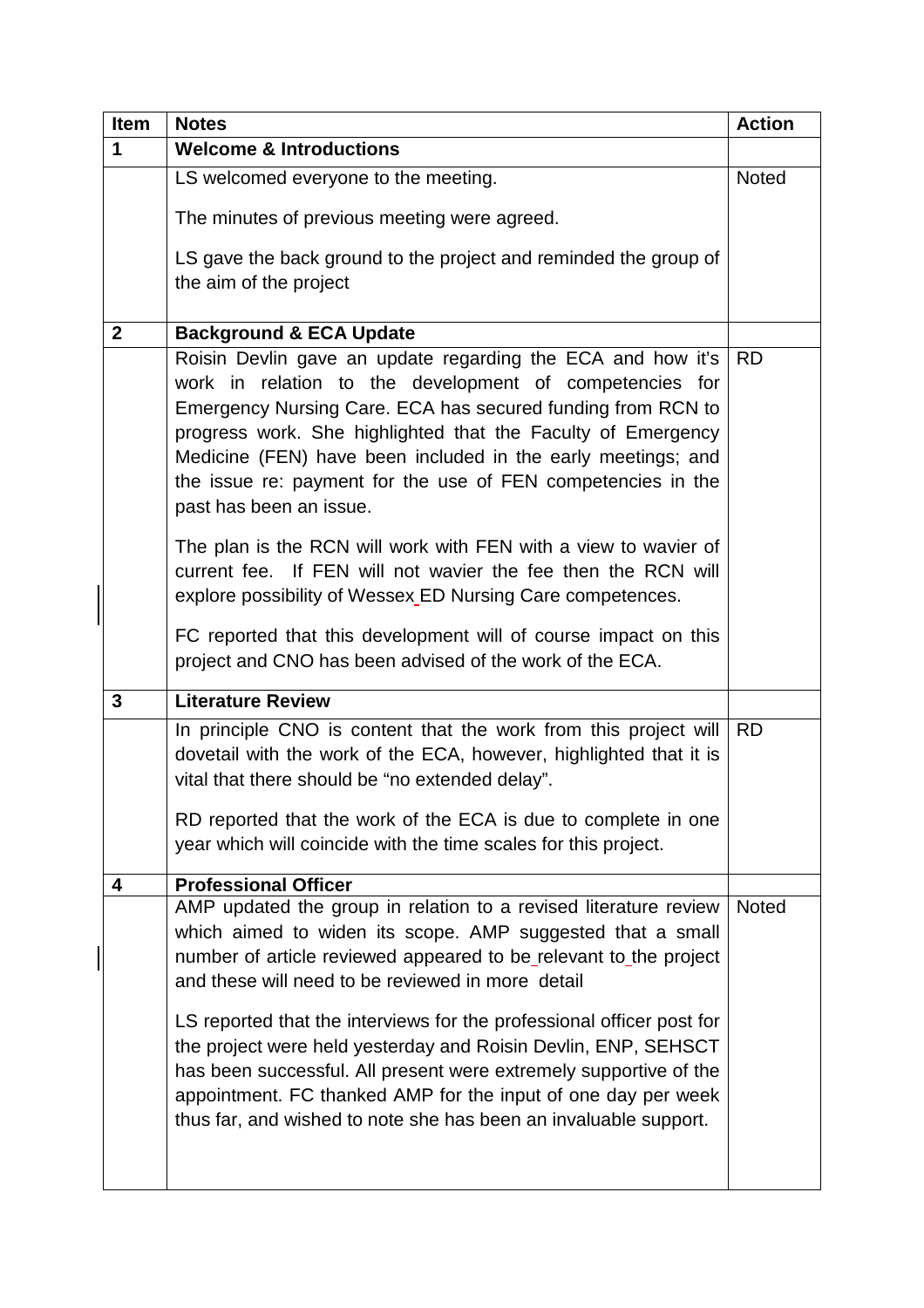| 5 | <b>Scoping Tool</b>                                                                                                                                                                                                                                                                                                                                                                                                                                                                        |           |
|---|--------------------------------------------------------------------------------------------------------------------------------------------------------------------------------------------------------------------------------------------------------------------------------------------------------------------------------------------------------------------------------------------------------------------------------------------------------------------------------------------|-----------|
|   | Noted - Monica Molloy HR BHSCT joined meeting                                                                                                                                                                                                                                                                                                                                                                                                                                              |           |
|   | LS gave update on Scoping Tool and detailed what Trusts had<br>returned, according to NIPEC records no scoping tools have been<br>received from WHSCT: FC to double check and link with Martina<br>Browne.                                                                                                                                                                                                                                                                                 | <b>FC</b> |
|   | All other Trust representatives noted outstanding information/<br>documents to be submitted asap.                                                                                                                                                                                                                                                                                                                                                                                          | All       |
|   | FC reported the subgroup had met last Monday to collate what<br>information had been gathered to date and from that we were<br>able to share "high level messages" which reflects data gathered<br>to date only.                                                                                                                                                                                                                                                                           |           |
|   | JF gave an overview of key messages – attached at Appendix 1                                                                                                                                                                                                                                                                                                                                                                                                                               |           |
|   | <b>Discussion Induction</b>                                                                                                                                                                                                                                                                                                                                                                                                                                                                |           |
|   | GB reminded group that induction should not became overly<br>prescriptive as individuals reach competencies at different times<br>depending on past experience/competencies/confidences.                                                                                                                                                                                                                                                                                                   |           |
|   | <b>Mandatory Training</b>                                                                                                                                                                                                                                                                                                                                                                                                                                                                  |           |
|   | SET is developing an ED specific mandatory training Matrix. It<br>was agreed that this would not automatically be adopted by the<br>other HSC trusts through this project - but would form an<br>excellent starting point from which to develop a regionally agreed<br>ED specific mandatory training matrix. GB stressed the need to<br>quantify the time implications of any agreed mandatory training. It<br>was acknowledged that this did need to be considered within this<br>group. |           |
|   | CPD                                                                                                                                                                                                                                                                                                                                                                                                                                                                                        |           |
|   | CPD should be linked to ECG commissioning plan. JF had<br>reported on the non - completion of commissioned courses. CL<br>stressed that the cost implication to non - completion and how<br>this needs to be reviewed.                                                                                                                                                                                                                                                                     |           |
|   | sought explanation regarding the role of this project, in<br>GM.<br>considering the safe staffing levels in EDs                                                                                                                                                                                                                                                                                                                                                                            |           |
|   | FC advised that the TOR of this project does not include ED<br>workforce planning. ED workforce planning is being addressed -<br>the Normative staffing (Delivering Care) NIPEC project and the                                                                                                                                                                                                                                                                                            |           |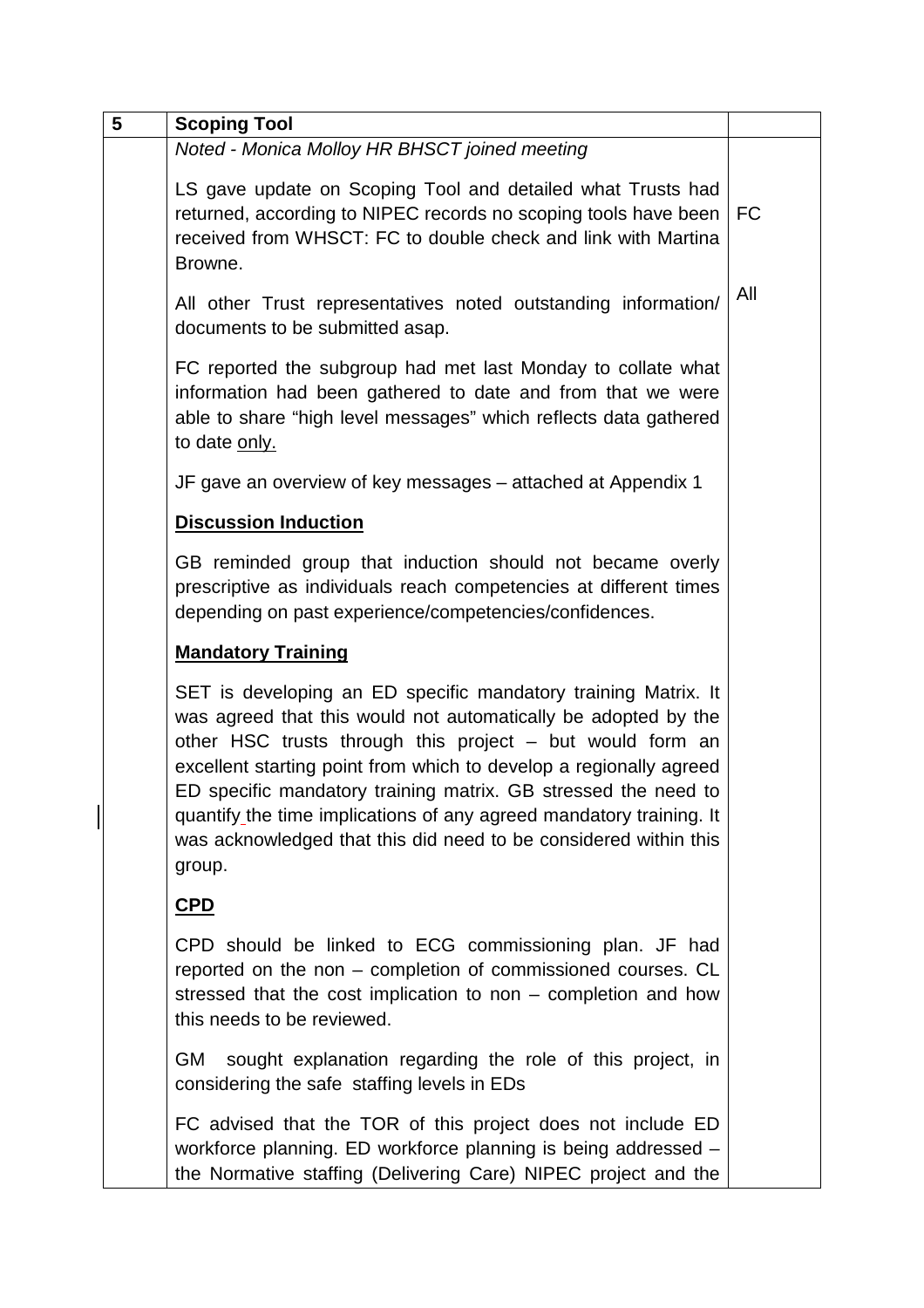|                | work of this group should dovetail with the Normative staffing<br>project and other project e.g.                                                                                                                                                                                                                                                                                |           |
|----------------|---------------------------------------------------------------------------------------------------------------------------------------------------------------------------------------------------------------------------------------------------------------------------------------------------------------------------------------------------------------------------------|-----------|
|                | Career Pathway for Nursing and Midwifery Framework                                                                                                                                                                                                                                                                                                                              |           |
|                | <b>Advanced Nursing Practice Framework</b>                                                                                                                                                                                                                                                                                                                                      |           |
|                | Development of Health Care Support Worker Roles Delivering<br>Care: A Northern Ireland Framework for Nursing and Midwifery                                                                                                                                                                                                                                                      |           |
|                | Normative Staffing Ranges to support Person Centred Care.                                                                                                                                                                                                                                                                                                                       |           |
| 6              | <b>Next Steps</b>                                                                                                                                                                                                                                                                                                                                                               |           |
|                | <b>Engagement with ED's</b>                                                                                                                                                                                                                                                                                                                                                     |           |
|                | FC gave an update on the excellent response to the engagement<br>visits across the EDs                                                                                                                                                                                                                                                                                          |           |
|                | $15th$ Dec 2014 – Southern Trust (AMP)                                                                                                                                                                                                                                                                                                                                          |           |
|                | 16 <sup>th</sup> Dec 2014 – South Eastern Trust (FC)                                                                                                                                                                                                                                                                                                                            |           |
|                | 19 <sup>th</sup> Dec 2014 – South Eastern Trust Minor Injuries (FC)                                                                                                                                                                                                                                                                                                             |           |
| $\overline{7}$ | <b>AOB</b>                                                                                                                                                                                                                                                                                                                                                                      |           |
|                | 16 <sup>th</sup> Jan 2015 – Belfast Trust (?Professional Officer)                                                                                                                                                                                                                                                                                                               | <b>FC</b> |
|                | TCB - WHSCT Telephone call planned 22 <sup>nd</sup> December                                                                                                                                                                                                                                                                                                                    |           |
|                | Online Surveys 55 response                                                                                                                                                                                                                                                                                                                                                      |           |
| 8              | <b>Next Steps</b>                                                                                                                                                                                                                                                                                                                                                               |           |
|                | Engagement visits will continue to visit All ED departments                                                                                                                                                                                                                                                                                                                     |           |
|                | FC suggested the information submitted via the scoping Tools<br>and the questionnaires need to be collated in totality. It was<br>agreed that RD should commence this work which will probably<br>take past $2^{nd}$ March. The view was we may postpone the $2^{nd}$<br>March meeting and hold a task & finish group to present the<br>findings and review the collected data. | <b>RD</b> |
|                | Communique: to be sent out after this meeting                                                                                                                                                                                                                                                                                                                                   | <b>FC</b> |
|                | GM asked about Manchester Triage Training and the recent<br>review.                                                                                                                                                                                                                                                                                                             |           |
|                | FC advised that the review was complete and with CNO's<br>endorsement the recommendations would be progressed via this<br>project                                                                                                                                                                                                                                               | <b>FC</b> |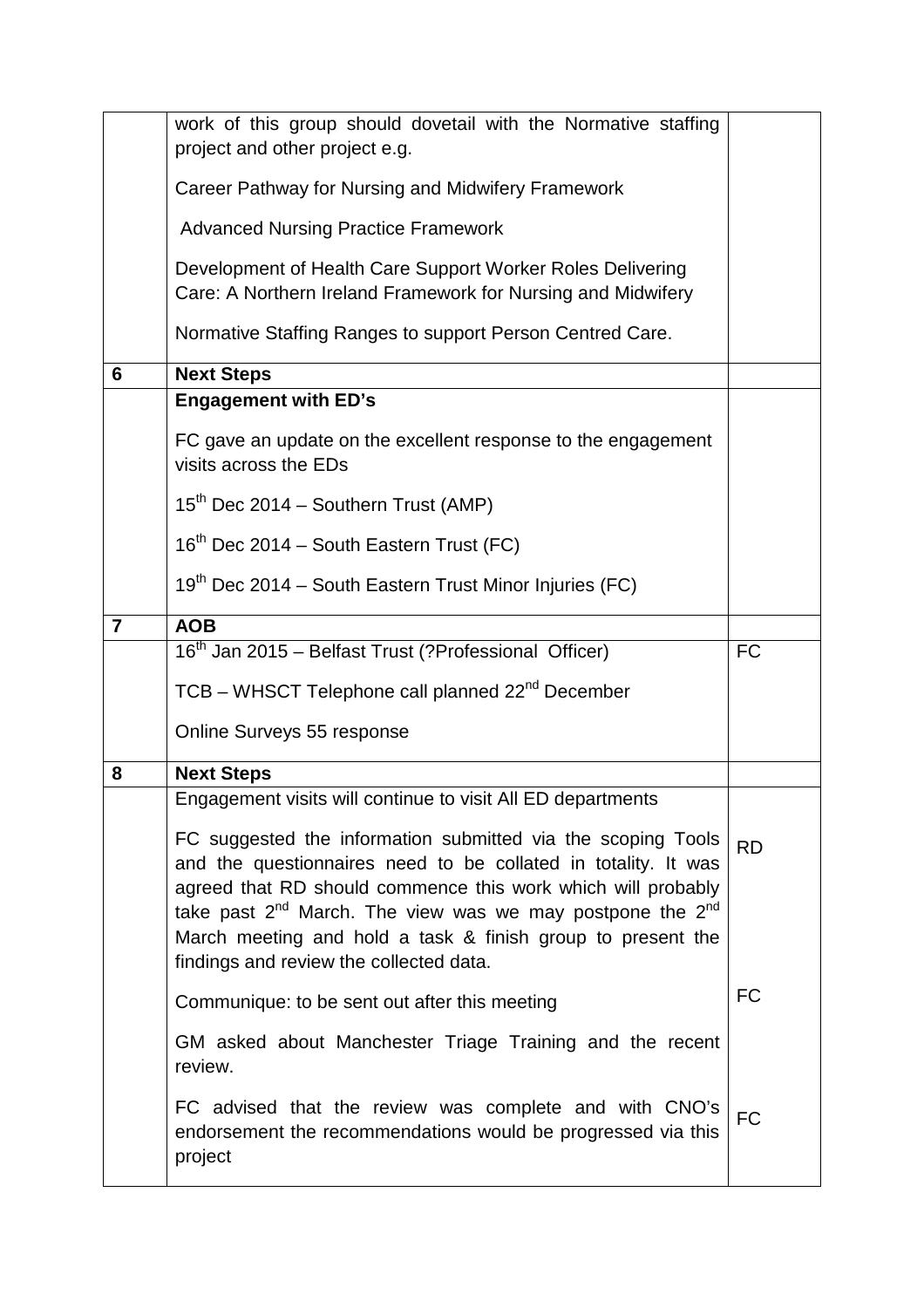| 9. | <b>Next Meeting</b>                                                                                  |  |
|----|------------------------------------------------------------------------------------------------------|--|
|    | $2^{nd}$ March 2015 may be postponed depending on progress re:   FC<br>collecting and collating data |  |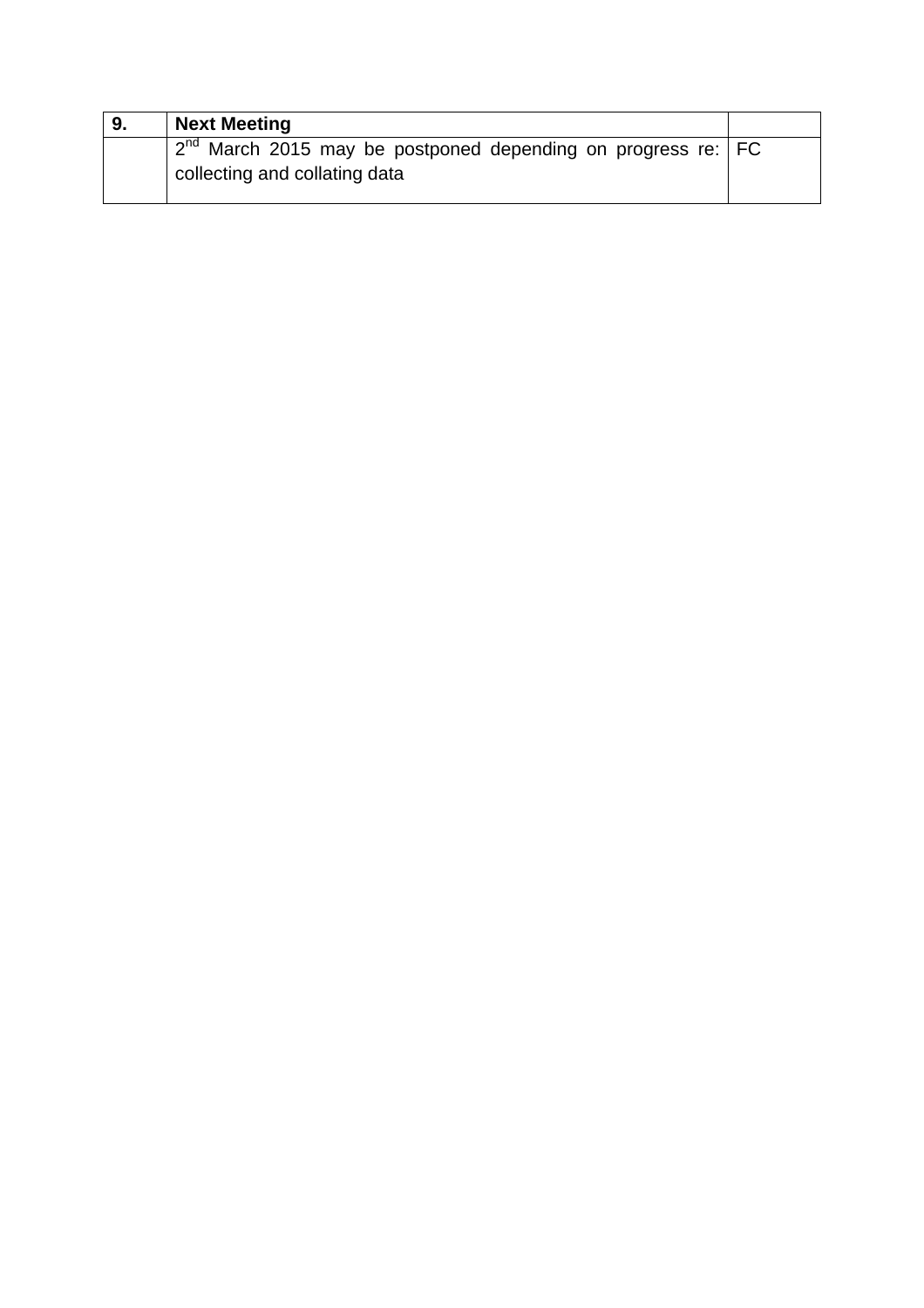#### **Introduction**

Important to high light these findings are based on the scoping tool received up until the  $10<sup>th</sup>$  December 2014. At which point not all scoping tools had been received.

WE have not analysed the Funded Staffing Establishments and ED attendances or the data received relating to Band 5s at all as there is a lot of information to be reviewed.

### **some of the HIGH LEVEL messages include**

## **HCA Band** 3

Role and skill set vary across EDs. Some ED appear to have only Band 3 others have Band 2 and 3. Some have NVQ level 3 qualification others none recorded on template. **Good Practice** One HCA is Dementia Champion,

### **ENP Posts**

Variation in 'qualifications' of ENP to undertake role; currently ENP required to have SP Practice course as essential criteria of post **Is this necessary? Perhaps for this group to decide?** 

#### **Dedicated support**

Even considering the different types of ED who responded, big variation and dedicated support e.g. play therapist ECG technician , Crisis Response Nurse CPN assessed by OOHGP **Good Practice:** play therapist with identified funding

#### **Induction**

 All Nursing staff has corporate induction not all have ED specific induction. For Band 3 – Induction programmes appears limited **Good Practice** 

#### **Internal Promotion /Support**

Supernummary status unspecified formal induction appears limited

#### **Preceptorship**

Feedback across the scoping tools submitted, suggest that dedicated 6 months preceptorship is embedded however period of super -nummary status varies.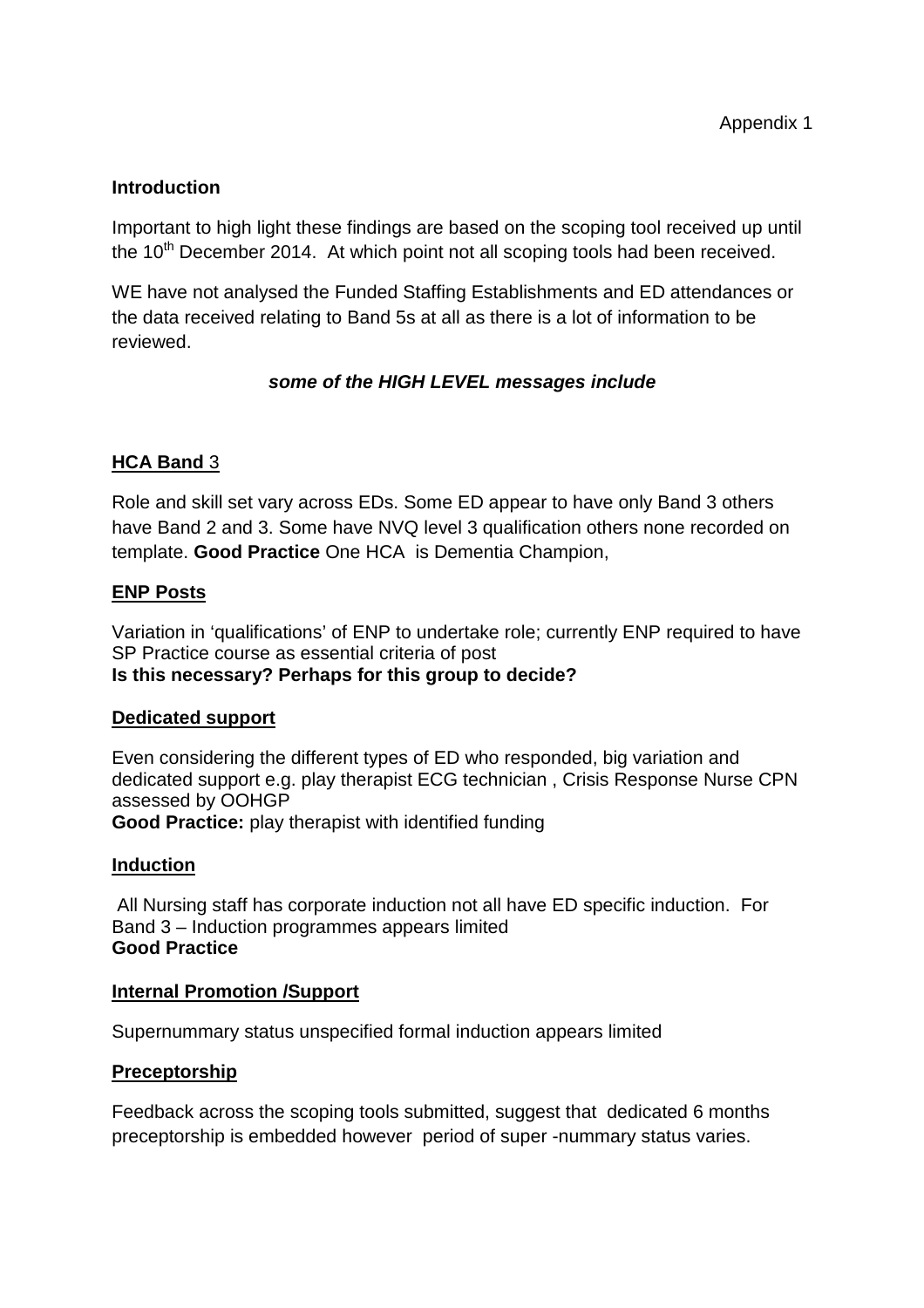### **Succession planning**

Wide variations no formal succession planning – perhaps fair to say over emphasis on development of ENP role Senior nurse toolkit (RCN) access to assist with secession planning for managers

### **Mandatory Training**

Not all mandatory training matrixs received however fair to say there is variation in what is classes as mandatory **Good Practice** SEHSCT developing a ED specific Mandatory Training Matrix

# **CPD**

PDP /Appraisal– used to identify CPD and educational needs linked to Commissioning Plan Limited specific identified CPD

**Good Practice**: although not defined common courses include ALS, APLS, TNCC completed within specific time frames

## **PDPs**

Linked to KSF process PDP Trust Documentation in place. NHSCT have learning in caring training needs analysis

**Good Practice:** Nursing staff given time to prepare for PDP Band 6 & 7 complete PDP with Junior staff and staff undertaking PDP are required to attend training

### **Courses not completed**

Variation one HSC Trust suggested 100% completion with another Trust saying 10 students "dropped out" reason – family bereavement, and lack of practice placements

### **Supervision**

Yes happening however aspiration have two sessions which are meaningful

Opinion is that Clinical Supervision is in the most part a "tick box exercise"

 Reported Clinical Supervision is usually done as group session or part of staff meetings at safety briefs

Challenges: Time, staffing levels

### **Learning Opportunities**

Positive feedback: suggests use of a wide variety of methods, conferences, CEC Inhouse pop up sessions, elearning and 'freeze weeks', lunch & learn. Variation in the 'selection processes' used in ED for staff to attend CPD